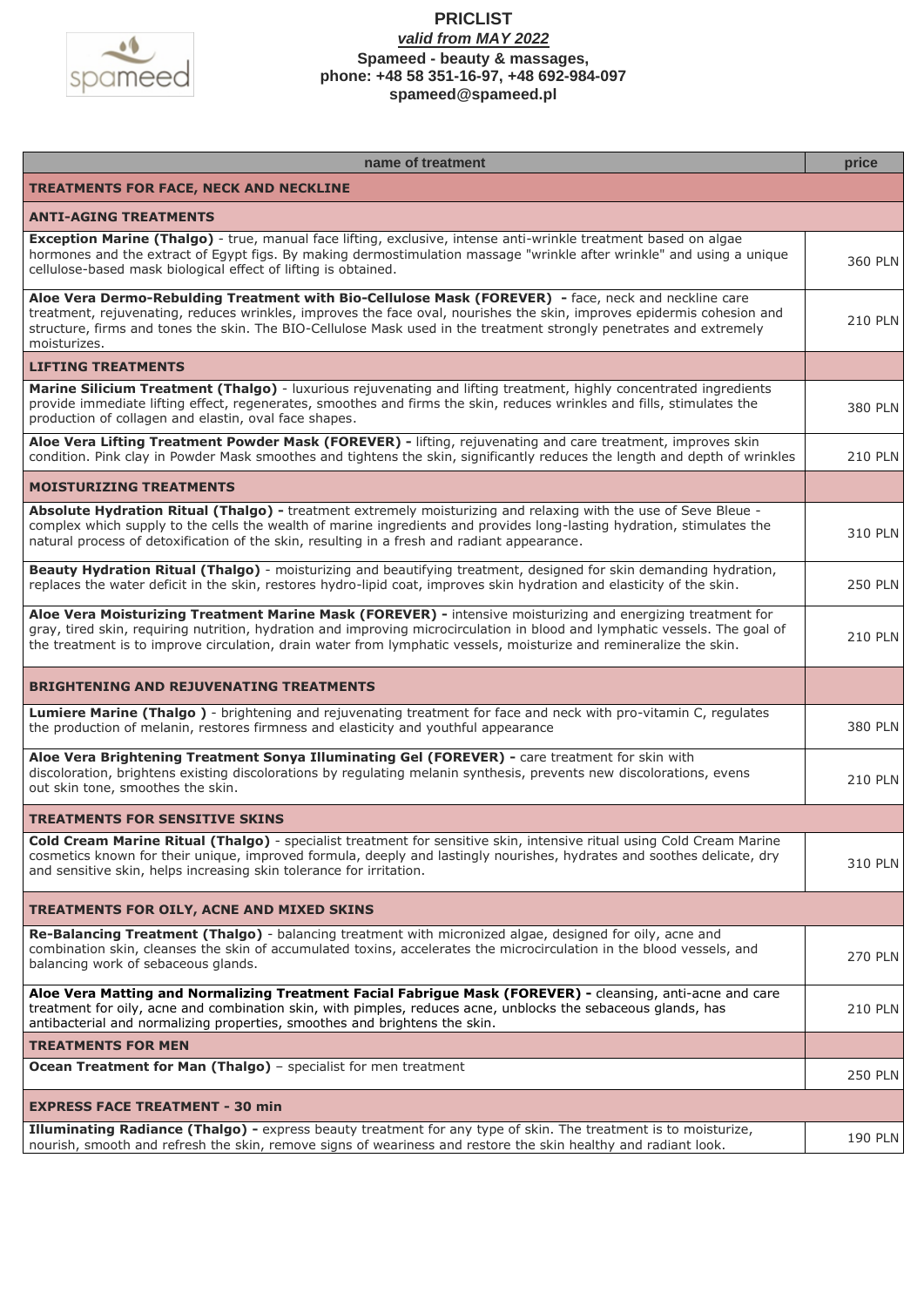

| <b>TREATMENT FOR EYE</b>                                                                                                                                                                                                                                                                                                |                |  |
|-------------------------------------------------------------------------------------------------------------------------------------------------------------------------------------------------------------------------------------------------------------------------------------------------------------------------|----------------|--|
| Aloe Vera Rejuvenating Eye Area Treatment (FOREVER) - reduces fine lines and wrinkles around the eyes,<br>improves blood and lymph flow around the eyes, reduces dark circles and swelling under the eyes.                                                                                                              | <b>150 PLN</b> |  |
| <b>ACIDS</b>                                                                                                                                                                                                                                                                                                            |                |  |
|                                                                                                                                                                                                                                                                                                                         |                |  |
| trichloroacetic acid TCA 15% (Purles) - recommended for skin thin and dry, with low pain threshold                                                                                                                                                                                                                      | <b>200 PLN</b> |  |
| ferulic acid 20% ph 3,5 (Purles) - it has unusual brightening properties, rejuvenating, antioxidant action<br>glycolic acid 40% ph 1,5 (Purles) - recommend for the mature skin with the signs of aging, oily with                                                                                                      | <b>150 PLN</b> |  |
| hyperpigmentation                                                                                                                                                                                                                                                                                                       | <b>150 PLN</b> |  |
| almond acid 40% ph 3,5 (Purles) - designed for all kind of skin especially for the sensitive skin rejecting other AHA<br>acids                                                                                                                                                                                          | <b>150 PLN</b> |  |
| salicylic acid 20% ph 1,5 (Purles) - intended for mature, oily, acne skin, suitable for skin with scars, anti-inflammatory<br>and antiseptic                                                                                                                                                                            | 150 PLN        |  |
| Application the second acid during treatment                                                                                                                                                                                                                                                                            | <b>80 PLN</b>  |  |
| acid using during other face treatment                                                                                                                                                                                                                                                                                  | <b>120 PLN</b> |  |
| MASKS FOR FACE AND NECK - recommended after treatments with acids, microdermabrasion and cavitation peeling                                                                                                                                                                                                             |                |  |
| algae mask - firming, smoothing or brightening - recommended after treatment with acids                                                                                                                                                                                                                                 | <b>65 PLN</b>  |  |
| cream mask - matched to the type and skin need                                                                                                                                                                                                                                                                          | <b>55 PLN</b>  |  |
| DIAMOND MICRODERMABRASION (Body Health) - deep exfoliation and smoothing the skin using the diamond-tip                                                                                                                                                                                                                 |                |  |
| for face / for back                                                                                                                                                                                                                                                                                                     | 110 / 130 PLN  |  |
| for face, neck and neckline                                                                                                                                                                                                                                                                                             | 140 PLN        |  |
| microdermabrasion for face with introduction of <b>ampoule appropriate</b> for kind of skin                                                                                                                                                                                                                             | 140 PLN        |  |
| microdermabrasion for face, neck and neckline with introduction of <b>ampoule appropriate</b> for kind of skin                                                                                                                                                                                                          | <b>200 PLN</b> |  |
| <b>CAVITATION PEELING - exfoliation and refresh the skin using ultrasound</b>                                                                                                                                                                                                                                           |                |  |
| for face                                                                                                                                                                                                                                                                                                                | <b>70 PLN</b>  |  |
| cavitation peeling for face with introduction of ampoule appropriate for kind of skin                                                                                                                                                                                                                                   | <b>100 PLN</b> |  |
| RADIO FREQUENCY RF WITH BIOSTIMULATING LASER for FACE - lifting, firming, smoothing, skin tension, improve facial<br>contours                                                                                                                                                                                           |                |  |
| face $-20$ min                                                                                                                                                                                                                                                                                                          | <b>160 PLN</b> |  |
| face and neck - 30 min                                                                                                                                                                                                                                                                                                  | <b>180 PLN</b> |  |
| face, neck, neckline - 40 min                                                                                                                                                                                                                                                                                           | <b>240 PLN</b> |  |
| MICRO-NEEDLE MESOTHERAPY - micro-punctures stimulate the skin to auto-renew- multiply collagen and elastin. In<br>addition they enable better absorption of active substances deep into the skin. The effect of the treatment is<br>smoothing wrinkles, skin regeneration, reduction of acne scars, reduction of pores. |                |  |
| face/back on the hand                                                                                                                                                                                                                                                                                                   | 300/250 PLN    |  |
| face, neck, neckline                                                                                                                                                                                                                                                                                                    | 450 PLN        |  |
| stomach/buttocks/thigs (10 ml ampoule)                                                                                                                                                                                                                                                                                  | 400 PLN        |  |
| <b>PLAZMA - nonivasive lifting NEW!!!</b>                                                                                                                                                                                                                                                                               |                |  |
| eyelids upper / lower                                                                                                                                                                                                                                                                                                   | <b>900 PLN</b> |  |
| wrinkles crow's feet                                                                                                                                                                                                                                                                                                    | <b>900 PLN</b> |  |
| smoker's lines (above the upper lip)                                                                                                                                                                                                                                                                                    | 800 PLN        |  |
| other procedures and areas - to be determined after consultation                                                                                                                                                                                                                                                        |                |  |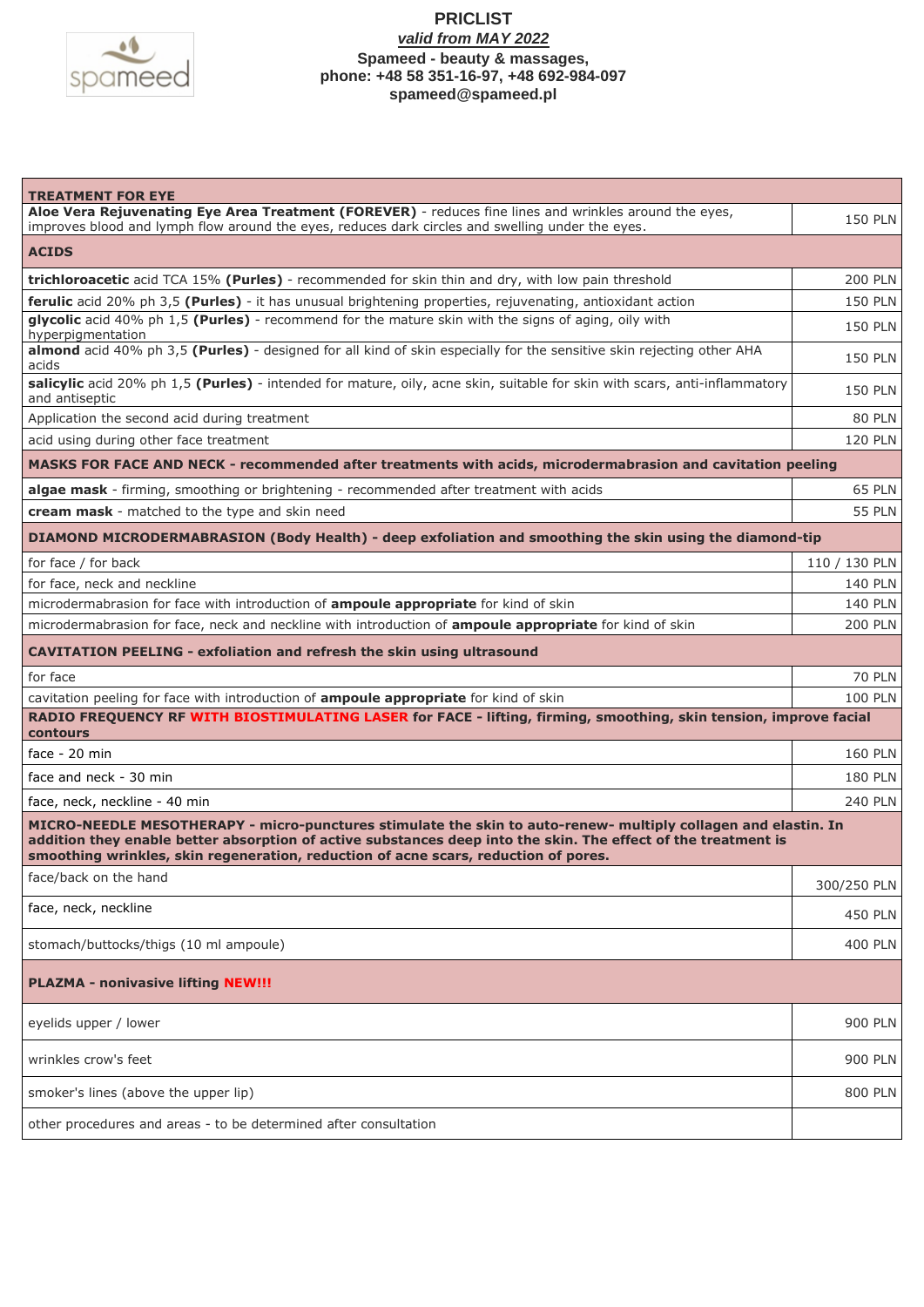

| <b>TREATMENTS FOR HANDS</b>                                                           |                |
|---------------------------------------------------------------------------------------|----------------|
| manicure basic                                                                        | <b>50 PLN</b>  |
| manicure SPA - with hand peeling and mask                                             | <b>75 PLN</b>  |
| manicure De Lux - with hands peeling and mask and paraffin for hands                  | 1000 PLN       |
| nails painting hands / french (available after manicure)                              | 20 / 25 PLN    |
| nails painting gel-color hands / french (available after manicure)                    | 40 / 60 PLN    |
| <b>TREATMENTS FOR FEET</b>                                                            |                |
| pedicure with peeling                                                                 | 100 - 130 PLN  |
| pedicure SPA - with peeling and mask                                                  | 140 - 170 PLN  |
| pedicure de Lux - with feet peeling, mask and paraffin for feet                       | 160 - 190 PLN  |
| nails painting feet / french (available after pedicure)                               | 20 / 25 PLN    |
| nails painting gel-color feet / french (available after pedicure)                     | 40 / 60 PLN    |
| ADDITIONAL TREATMENTS FOR HANDS AND FEET                                              |                |
| IBX System - care treatment for damaged nails                                         | <b>40 PLN</b>  |
| decorating nails - zircon - 1 pc                                                      | 1 PLN          |
| decprations: shinning nails, glass efect, etc - 1 nail                                | 1 PLN          |
| paraffin for hands / feet                                                             | 50 / 60 PLN    |
| gel color removing (gel-color) hands / feet                                           | 30 / 40 PLN    |
| <b>HENNA</b>                                                                          |                |
| eyebrows henna with regulation                                                        | <b>40 PLN</b>  |
| eyelashes & eyebrows henna with regulation                                            | 45 PLN         |
| eyebrows henna / eyelashes henna                                                      | 25 PLN         |
| eyebrows regulation                                                                   | 20 PLN         |
| Eyebrows henna with regulation added to the face treatment                            | <b>30 PLN</b>  |
| <b>EARS PIERCING</b>                                                                  | <b>50 PLN</b>  |
| <b>WAX DEPILATION</b>                                                                 |                |
| moustache / chin / sideburns / eyebrows                                               | 20 PLN         |
| neck / underarm                                                                       | 40 PLN         |
| chest / belly / thighs / bikini or buttocks / calves                                  | 60 PLN         |
| forearms / arms                                                                       | <b>40 PLN</b>  |
| whole arms (forearms+arms)                                                            | <b>70 PLN</b>  |
| whole legs / back                                                                     | 110 PLN        |
| full bikini                                                                           | <b>110 PLN</b> |
| <b>EYELASHES EXTENSION</b>                                                            |                |
| first treatment $1:1$ method $(1,5-2h)$ / $2:1$ method $(2,5-3h)$                     | 200 / 280 PLN  |
| refill eyelashes up to 2 weeks from the first application 1:1 method / 2:1 method     | 100 / 140 PLN  |
| refill eyelashes up to 3 weeks from the first application 1:1 method / 2:1 method     | 120 / 180 PLN  |
| refill eyelashes up to 4 weeks from the first application $1:1$ method / $2:1$ method | 180 / 240 PLN  |
| removing eyelashes                                                                    | <b>50 PLN</b>  |
| <b>PERMANENT MAKE UP - Long Time Liner</b>                                            |                |
| lip liner with filling                                                                | 1 200 PLN      |
| top line / bottom line                                                                | 650 / 450 PLN  |
| top and bottom line                                                                   | 950 PLN        |
| eyebrows - shading method                                                             | 1 000 PLN      |
| eyebrows - feather method                                                             | 900 PLN        |
| eyebrows - mixed method (shading and feather)                                         | 1 200 PLN      |
| shadow brightening under the eyebrow                                                  | 400 PLN        |
| liplight / eyelight                                                                   | 400 PLN        |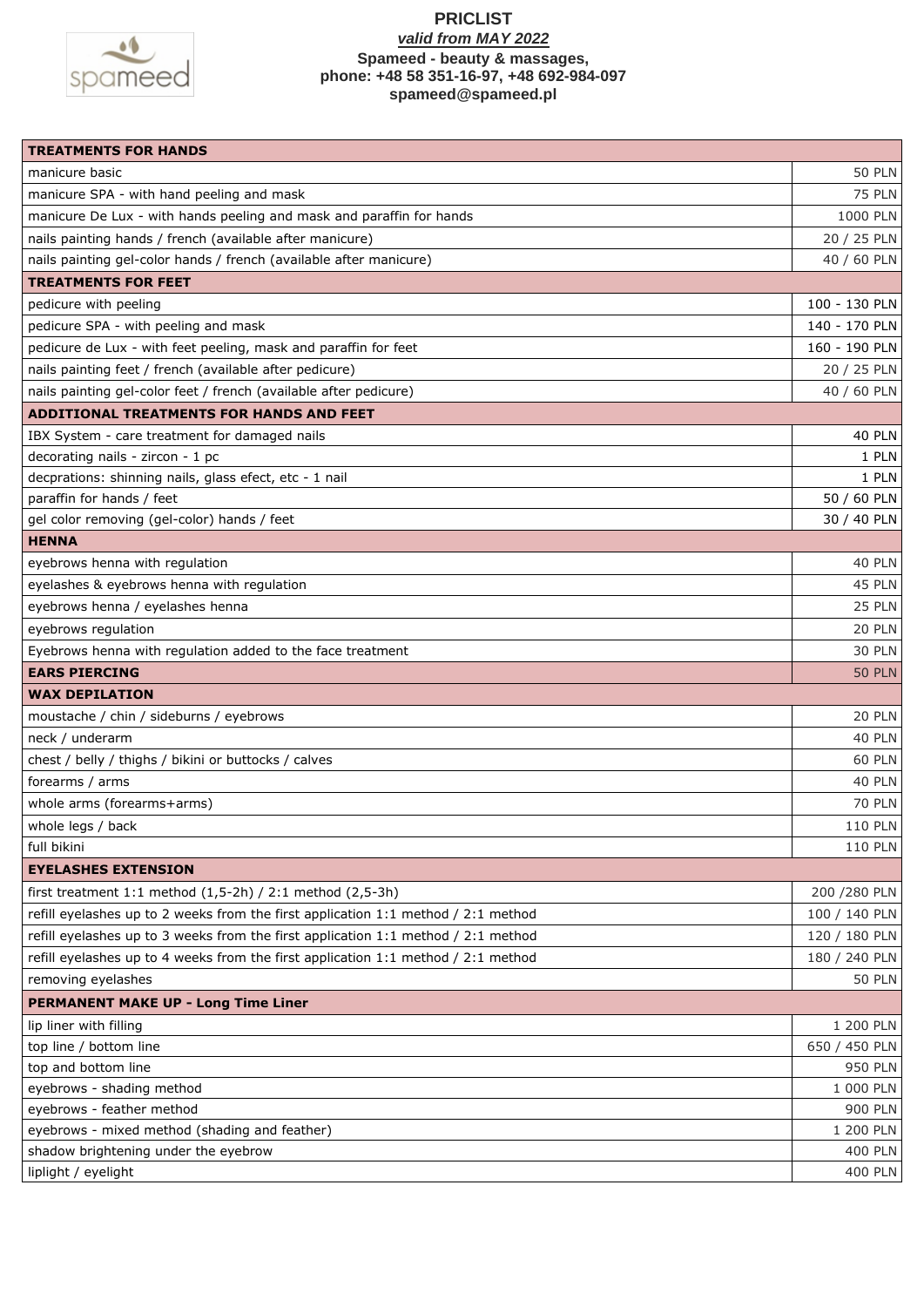

## **PRICLIST**  *valid from MAY 2022*

**Spameed - beauty & massages, phone: +48 58 351-16-97, +48 692-984-097**

**[spameed@spameed.pl](mailto:spameed@spameed.pl)**

# **BODY TREATMENTS**

| <b>LUXURIOUS BODY RITUALS</b>                                                                                                                                                                                                                                                                                                                                                                                                                                                                                                                                                                                                                                                         |                |
|---------------------------------------------------------------------------------------------------------------------------------------------------------------------------------------------------------------------------------------------------------------------------------------------------------------------------------------------------------------------------------------------------------------------------------------------------------------------------------------------------------------------------------------------------------------------------------------------------------------------------------------------------------------------------------------|----------------|
| Vegan Nature - is a unique, vegan line recommended for the care of the whole body, 100% vegan formulas of preparations,<br>composed of natural ingredients, which constitute a minimum of 90% of all raw materials used in preparations: vegetable<br>oils, minerals and botanical extracts, not tested on animals. An aromatic body treatment matched to the mood and needs of<br>the skin through individual selection of the fragrance note from among the 4 available fragrance oils - earth, fire, water and<br>air. The treatment consists of body scrub, relaxing massage and, depending on the needs of the skin, applying hydro mousse<br>or balm. - 90 min NEW TREATMENT!!! | <b>300 PLN</b> |
| Seaweed Body Contouring Mask (Norel) - firming mask with organic algae is a great solution to get rid of cellulite, dry<br>skin and loss of firmness. The treatment is especially recommended as a therapy supporting the slimming process. It is also<br>recommended for stressed people. The ritual ensures relaxation, moisturizing and firming the skin, improving<br>microcirculation: peeling, algae body mask, massaging firming lotion - 80 min                                                                                                                                                                                                                               | <b>290 PLN</b> |
| Ritual Guarana Slim - slimming body treatment gives relaxation for body and mind, guarana helps to reduce body fat,<br>juicy lychees take care of an optimal level of skin hydration, vitamin C will take care of antioxidant<br>protection for the skin and strengthen the blood vessels, stimulation of collagen and firming; slimming body treatment:<br>lychee-scented scrub, slimming and firming mask, massage with lychees oil - 80 min                                                                                                                                                                                                                                        | <b>270 PLN</b> |
| Pistachio Pleasure Glamour Body Ceremony - firming and rejuvenating body treatment - massage on pistachio<br>peeling base (25 min), pistachio relax and shower, massage with pistachio smoothie until absorbed - 50 min                                                                                                                                                                                                                                                                                                                                                                                                                                                               | <b>250 PLN</b> |
| Silk Body - cleansing and moisturizing body treatment - rubbing luxurious body peeling, silky balm - 45 min                                                                                                                                                                                                                                                                                                                                                                                                                                                                                                                                                                           | <b>180 PLN</b> |
| 5 massages: -5%, 10 massages: -10%<br><b>MASSAGES</b>                                                                                                                                                                                                                                                                                                                                                                                                                                                                                                                                                                                                                                 |                |
| Abyurveda Abhyanga Massage - deeply relaxing full body massage with sesame oil - 90 min<br><b>NEW TREATMENT!!!</b>                                                                                                                                                                                                                                                                                                                                                                                                                                                                                                                                                                    | <b>250 PLN</b> |
| Bamboo Massage - deep tissue stimulating massage. Performed with the use of special bamboo sticks, it has a relaxing<br>and healing effect - 50 minutes<br><b>NEW TREATMENT!!!</b>                                                                                                                                                                                                                                                                                                                                                                                                                                                                                                    | <b>190 PLN</b> |
| Head massage with warm oils - this massage will stimulate hair roots to hair growth, moisturize the structure of the hair<br>and scalp, and also counteract migraines - 25 minutes<br><b>NEW TREATMENT!!!</b>                                                                                                                                                                                                                                                                                                                                                                                                                                                                         | <b>90 PLN</b>  |
| Thai Massage - 90 min                                                                                                                                                                                                                                                                                                                                                                                                                                                                                                                                                                                                                                                                 | 250 pln        |
| Japanese Cosmo Lifting/Kobido Massage- facelift massage - 60 min                                                                                                                                                                                                                                                                                                                                                                                                                                                                                                                                                                                                                      | <b>200 PLN</b> |
| Warm Candle Massage - massage is based on warm and natural oils from candle - 70 min                                                                                                                                                                                                                                                                                                                                                                                                                                                                                                                                                                                                  | <b>230 PLN</b> |
| <b>Oasis of Peace</b> - author's massage for face, neck and neckline relaxing massage - 20 min                                                                                                                                                                                                                                                                                                                                                                                                                                                                                                                                                                                        | <b>70 PLN</b>  |
| <b>Derma-Stim - lifting face massage with special massage cream - 25 min</b>                                                                                                                                                                                                                                                                                                                                                                                                                                                                                                                                                                                                          | <b>100 PLN</b> |
| Miracle Massage - author's massage for whole body relaxing massage with face, hands and feet - 80 min                                                                                                                                                                                                                                                                                                                                                                                                                                                                                                                                                                                 | <b>230 PLN</b> |
| LOMI LOMI NUI Hawaiian Massage - full body relaxing massage including face, hands and feet - 100 min                                                                                                                                                                                                                                                                                                                                                                                                                                                                                                                                                                                  | 270   PLN      |
| body peeling (type to choose) / as additional to massage, about 15 min                                                                                                                                                                                                                                                                                                                                                                                                                                                                                                                                                                                                                | 90 / 70 PLN    |
| massage for pregnant - 30 min / 60 min                                                                                                                                                                                                                                                                                                                                                                                                                                                                                                                                                                                                                                                | 90 / 160 PLN   |
| classic partly massage - 30 min                                                                                                                                                                                                                                                                                                                                                                                                                                                                                                                                                                                                                                                       | <b>95 PLN</b>  |
| therapeutic massage for back - 30 min                                                                                                                                                                                                                                                                                                                                                                                                                                                                                                                                                                                                                                                 | <b>105 PLN</b> |
| deep tissue massage with tigger points - 50 min / 70 min                                                                                                                                                                                                                                                                                                                                                                                                                                                                                                                                                                                                                              | 170/220 PLN    |
| antystress massage (back, neck and shoulder) - 40 min                                                                                                                                                                                                                                                                                                                                                                                                                                                                                                                                                                                                                                 | <b>140 PLN</b> |
| cupping antycellulite massage (thigs, buttocks, stomack) - 40 min                                                                                                                                                                                                                                                                                                                                                                                                                                                                                                                                                                                                                     | <b>150 PLN</b> |
| sports massage - 40 min                                                                                                                                                                                                                                                                                                                                                                                                                                                                                                                                                                                                                                                               | <b>160 PLN</b> |
| hot chocolate massage with wrapping - 70 min                                                                                                                                                                                                                                                                                                                                                                                                                                                                                                                                                                                                                                          | <b>180 PLN</b> |
| classic / relaxing massage - 50 min / 70 min                                                                                                                                                                                                                                                                                                                                                                                                                                                                                                                                                                                                                                          | 140 / 190 PLN  |
| aromatherapy massage - 50 min / 70 min                                                                                                                                                                                                                                                                                                                                                                                                                                                                                                                                                                                                                                                | 150 / 200 PLN  |
| hot stone massage - 50 min / 80 min (with feet)                                                                                                                                                                                                                                                                                                                                                                                                                                                                                                                                                                                                                                       | 160 / 210 PLN  |
| feet massage (available only after pedicure) - 20 min                                                                                                                                                                                                                                                                                                                                                                                                                                                                                                                                                                                                                                 | <b>60 PLN</b>  |
| Feet Treatment - ritual with bath with aromatic salt, feet peeling, massage and balm for feet - 35 min                                                                                                                                                                                                                                                                                                                                                                                                                                                                                                                                                                                | <b>100 PLN</b> |
| <b>Lovely Feet</b> – nourishing and regenerating mask for feet – 15 min                                                                                                                                                                                                                                                                                                                                                                                                                                                                                                                                                                                                               | <b>80 PLN</b>  |
| <b>SPA TREATMENTS FOR CHILDREN (age 7-12)</b>                                                                                                                                                                                                                                                                                                                                                                                                                                                                                                                                                                                                                                         |                |
| hot chocolate massage - 40 min (required parent in the room)                                                                                                                                                                                                                                                                                                                                                                                                                                                                                                                                                                                                                          | 140 PLN        |
| funny hands - treatment for hands with peeling, mask and hand massage - 25 min                                                                                                                                                                                                                                                                                                                                                                                                                                                                                                                                                                                                        | <b>70 PLN</b>  |
| funny feet - treatment for feet with bath, peeling, mask and feet massage - 30 min                                                                                                                                                                                                                                                                                                                                                                                                                                                                                                                                                                                                    | <b>90 PLN</b>  |
| <b>BODY TREATMENTS WITH EQUIPMENT</b>                                                                                                                                                                                                                                                                                                                                                                                                                                                                                                                                                                                                                                                 |                |
| <b>BHS - BODY HEALTH<sup>®</sup> (slimming, cellulite elimination)</b><br>10 massages: $-10%$                                                                                                                                                                                                                                                                                                                                                                                                                                                                                                                                                                                         |                |
| vacuum slimming massage, all body                                                                                                                                                                                                                                                                                                                                                                                                                                                                                                                                                                                                                                                     | <b>110 PLN</b> |
| tricot for repeat use                                                                                                                                                                                                                                                                                                                                                                                                                                                                                                                                                                                                                                                                 | <b>80 PLN</b>  |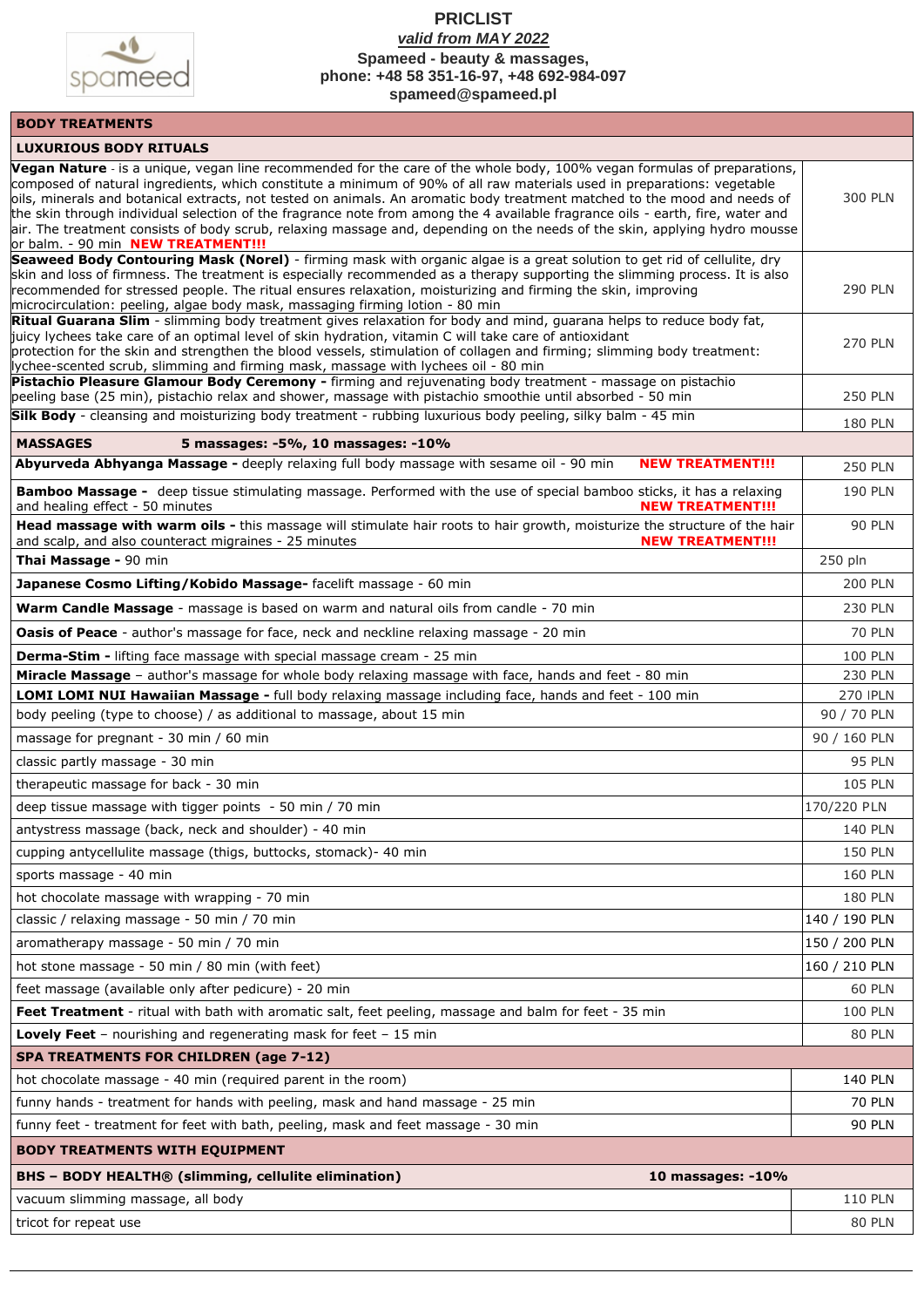

| RADIO FREQUENCY RF WITH BIOSTIMULATING LASER for BODY - support fat burning, cellulite elimination, firming,<br>elimination of strech mark - 5 treatments -5%, 10 treatments -10% |               |
|-----------------------------------------------------------------------------------------------------------------------------------------------------------------------------------|---------------|
| belly or buttocks / arms                                                                                                                                                          | 260 / 220 PLN |
| belly & hips / thighs                                                                                                                                                             | 320 PLN       |

| <b>LASER HAIR REMOVAL - LUMEDIN 3 treatments set - 20% discount, 4</b><br>treatments set - 30% discount |                |  |
|---------------------------------------------------------------------------------------------------------|----------------|--|
| <b>FACE</b>                                                                                             |                |  |
| upper lip                                                                                               | <b>150 PLN</b> |  |
| beard                                                                                                   | <b>150 PLN</b> |  |
| chin                                                                                                    | <b>150 PLN</b> |  |
| sideburns                                                                                               | <b>150 PLN</b> |  |
| temples                                                                                                 | <b>100 PLN</b> |  |
| cheeks                                                                                                  | <b>200 PLN</b> |  |
| neck                                                                                                    | <b>200 PLN</b> |  |
| whole face                                                                                              | <b>500 PLN</b> |  |
| <b>LEGS</b>                                                                                             |                |  |
| calves (front and back)                                                                                 | 300 PLN        |  |
| calves (front and back) with feet                                                                       | 350 PLN        |  |
| calves (front and back) with knees                                                                      | 350 PLN        |  |
| calves (front and back) with feet and knees                                                             | 400 PLN        |  |
| thigs (front and back)                                                                                  | 500 PLN        |  |
| thigs (front and back) with knees                                                                       | <b>550 PLN</b> |  |
| whole legs                                                                                              | <b>800 PLN</b> |  |
| <b>HANDS AND AROUND</b>                                                                                 |                |  |
| under arms                                                                                              | <b>250 PLN</b> |  |
| shoulders with elbows                                                                                   | <b>250 PLN</b> |  |
| forearms with hands                                                                                     | <b>250 PLN</b> |  |
| whole arms                                                                                              | <b>450 PLN</b> |  |
| <b>BIKINI AND BUTTOCS</b>                                                                               |                |  |
| traditional bikini (to the line of underwear)                                                           | <b>250 PLN</b> |  |
| french bikini (left narrow strip)                                                                       | 350 PLN        |  |
| full brazilian bikini (with the gap between buttocks)                                                   | 450 PLN        |  |
| buttocks                                                                                                | 250 - 300 PLN  |  |
| groins                                                                                                  | <b>150 PLN</b> |  |
| <b>THORAX</b>                                                                                           |                |  |
| back                                                                                                    | 350 - 450 PLN  |  |
| chest to the line of belly                                                                              | 350 - 450 PLN  |  |
| belly                                                                                                   | 250 - 350 PLN  |  |
| belly and chest                                                                                         | 500 - 650 PLN  |  |